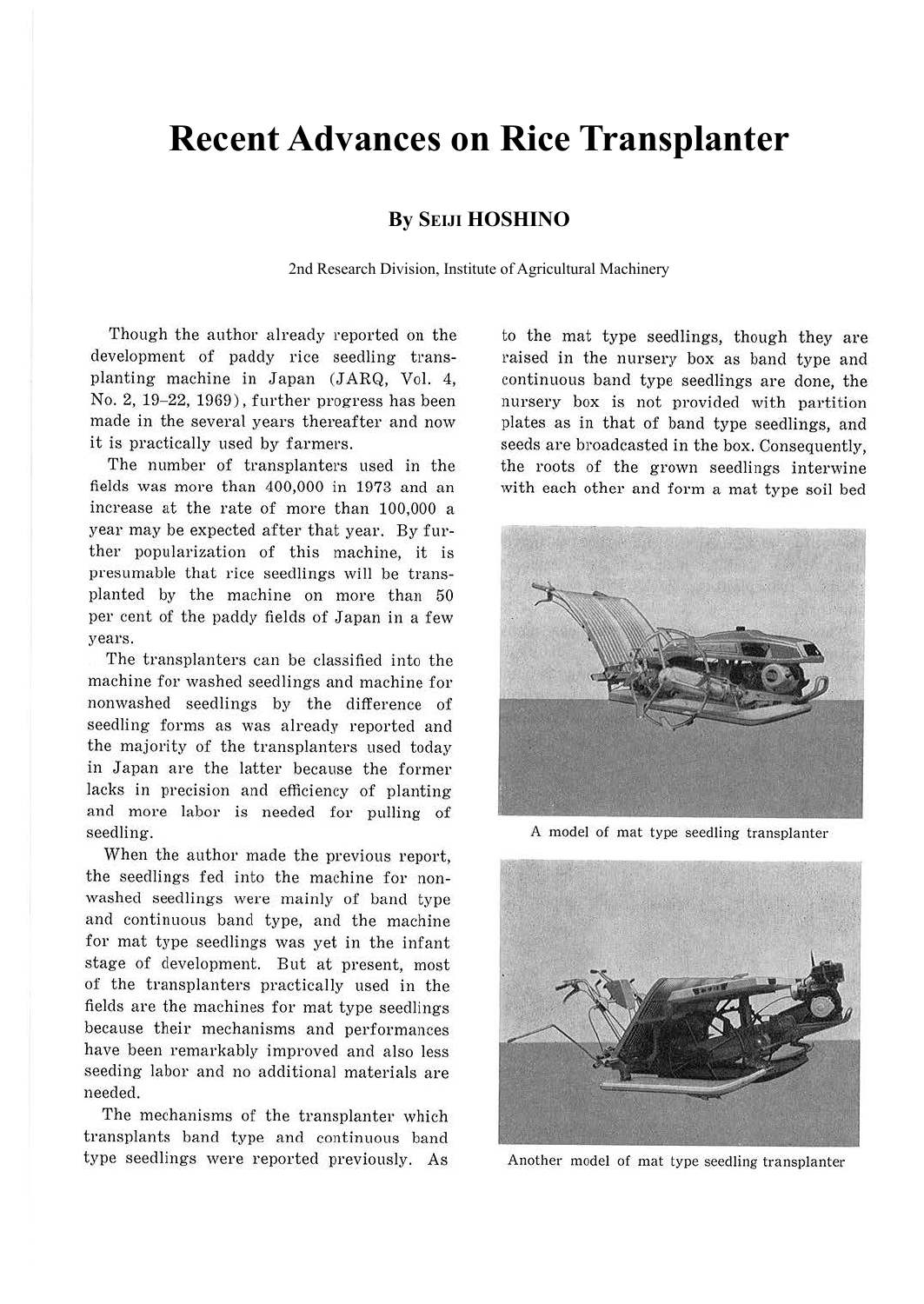of seedlings. Therefore, soil can easily be put into the nursery box and seeding work is very simple, and much labor can be saved by using bed soil scattering scoop and seeder.

The seedlings in the form of a sheet of mat are taken out from the nursery box fed to the transplanter as they are, and then the transplanter cut the mat of seedling into blocks to be transplanted.

The mat of seedlings placed on a seedling placing board, moves side ways, sliding on a guide plate, are separated into blocks to be transplanted stump by a planting fork at a notch of the guide plate. And when one end of the seedling mat is advanced to the planting fork one row of blocks is cut off from the foremost end of the mat and the mat slides down in the lengthwise direction until the following foremost end of the mat reaches to the guide plate. Again the bilateral movement of the seedling placing board begins to produce transplanting blocks with the aid of the fork.

This mat type seedling system has many advantages because less missing plant is caused than in the case of the continuous band type seedlings which are prone to be broken before they are cut by the fork and because seedlings can easily be supplied and transplanting work can be performed continuously.

The planting fork, which cut off seedling blocks to be transplanted one after another, is attached on a planting arm and transplants the blocks trailing along an adequate line. Most of this type of transplanter works by means of link mechanism which is driven by a crank arm with the same mechanism of the band type seedling planter which was explained in the previous report.

The planting fork of the mat type seedling transplanter is different in form from that of the band type seedling transplanter which



Fig. 1. Operating process of seedling placing board

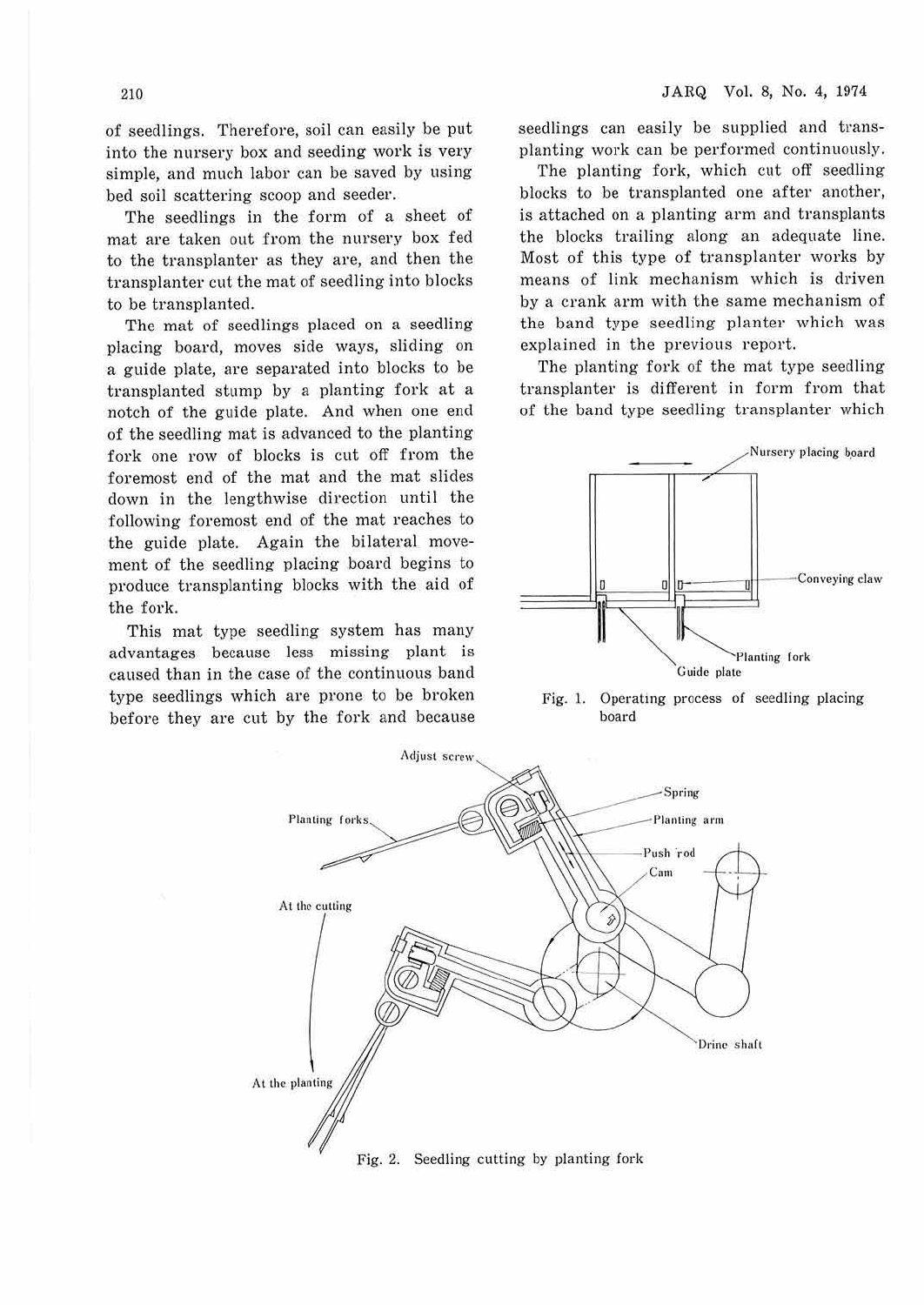

is provided with a single cutting edge to cut off seedling blocks because the form of seedlings to be fed to the machine is utterly different. That is, it is provided with a pair of claws of rod-like or other form which hold the cut block of seedlings between them and cany it to the transplanting position in the field and release the seedlings from the planting fork.

As to the releasing of the seedlings from the planting fork, there are two ways. In one way, the clearance between the two claws is changeable by shifting the claws; and in another way, two claws do not move but a supplementary claw push out the seedling. Fig. 2 to 4 show the cutline of these processes; that is, Fig. 2 indicates the way to widen the distance between two claws by means of the longitudinal movement of one claw to release transplanted seedlings.

Fig. 3 shows the way to widen the distance between the extreme points of two claws, which are possessed of convenient shape to hold seedlings, changing the opposite angles of two claws.

Fig. 4 shows the way to use the supplementary claw which is disposed upwards while the block of seedlings is cut off, and after transplantation, it comes down to release transplanted seedling putting them out from between two holding claws.

Thus, in the transplanting process of the mat type seedlings, the blocks of seedlings to be transplanted are cut one after another from the foremost edge of the mat, and the size of seedling block is determined by the lateral movement of the seedling placing board per



Fig. 4. Seedling cutting by planting fork

one process of the planting fork and by the longitudinal cutting length of the planting fork.

To accomplish this cutting successfully the seedlings must be sent to touch closely to the guide plate when the seedling placing board is moved to the extreme end after one lateral row of the seedling is cut.

Therefore, the seedling placing board is



Fig. 5. Longitudinal sending system of seedlings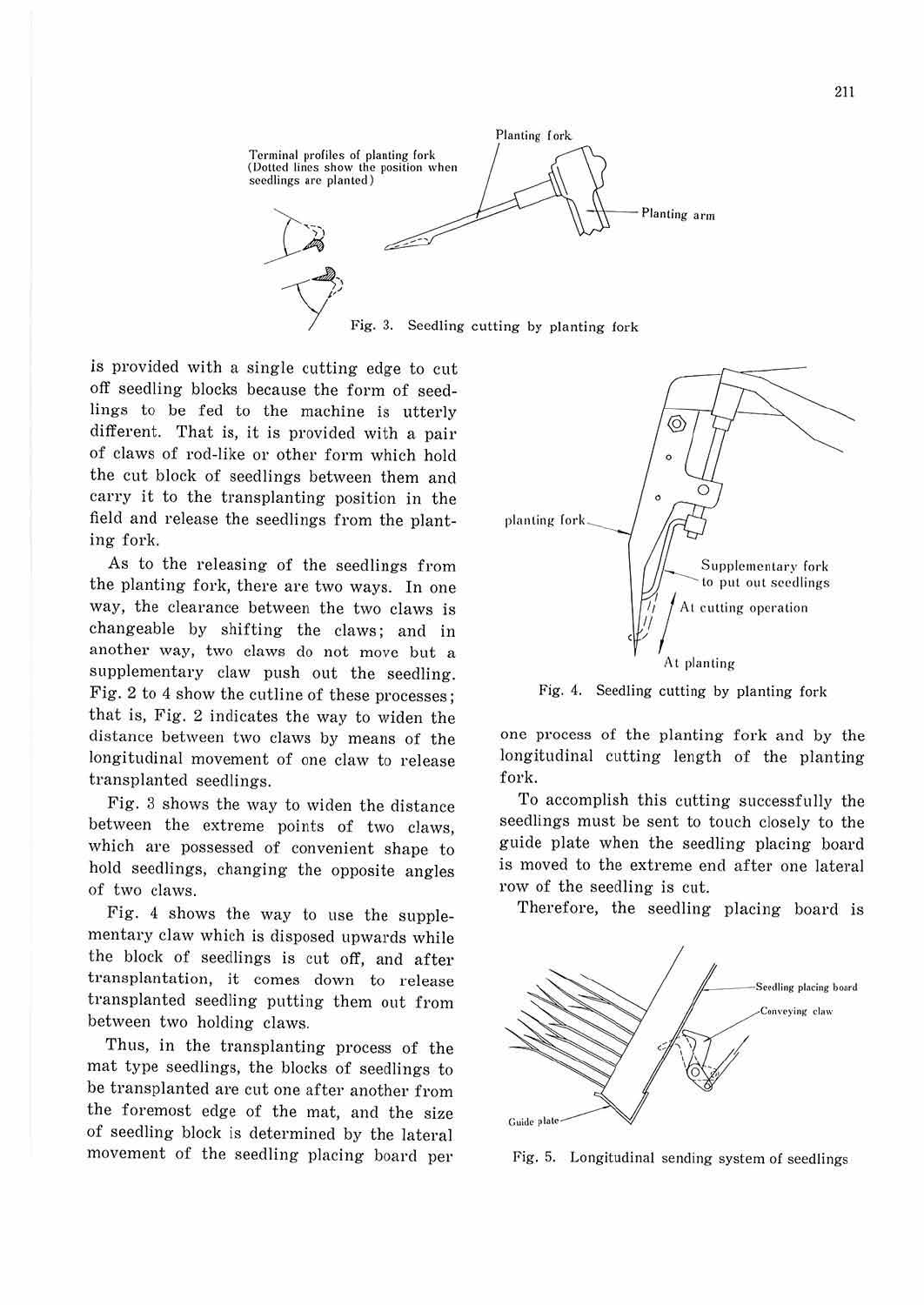inclined to make seedlings slide easily on the board, and a longitudinal feeding device is equipped to ensure the sending process. Fig. 5 shows one example of this mechanism.

In the early stage of the development of the rice transplanter, most of the machines were not equipped with engine and travelling mechanism but were operated by the power supplied from the PTO shaft of a tiller. But in this system, the weight of machines becomes too heavy, and the performance of the machine often lacks in precision of transplanting work on an uneven hard pan. Consequently, a self-propelled transplanter equipped with an engine and a travelling mechanism was devised and used.

The popular transplanter of today is all equipped with a float which glides on the soil surface supproting partial weight of the machine, and the rest of the weight is supported by the wheels which can travel on the paddy field.

In the early days, the float and wheels were fixed on the transplanter without any adjustment between them. Therefore, the weight distribution of the float and wheels sometimes became unbalanced according to soil hardness and depth of the hard pan. Consequently, the adaptability of the machine to the change of field conditions was very little.

But recently, the relative positions of the float and wheels on the machine are adjustable and their performance can be kept balanced to a certain extent by means of springs; therefore, the adaptability of the machine to field condition became large. And for some further improved machines, the height of the wheels is adjustable automatically according to the change in depth of the hard pan by means of a hydraulic cylinder.

Besides such improvement of the elemental parts of the machine, the number of transplanting rows was developed, and four-row transplanting machines are found in the market as well as the two-row ones. But there exists little substantial difference between these two types, that is, the four-row transplanting machine is also of a pedestrian type equipped with a float. The transplanter which can transplant more than four rows, if needed, must be a riding type because of the physical limit of the operator. But such multiple row transplanter is not yet practically used in the fields, though some experimental tests have been carried out.

Besides the general description of the mechanism of the transplanter the specification of a popular transplanter may be as follows; row spacing is about 30 cm (not adjustable), spacing in the row is 12 to 18 cm (adjustable), output of engine (gasoline) is about 2 ps for two-row transplanter and 3 ps for four-row transplanter, weight of machine is 60 to 70 kg for two-row transplanter or 120 kg for fourrow transplanter, transplanting speed is 0.4 to 0.6 m/s, transplanting time per 10 a is 1.5 to 2.0 hours by two-row transplanter and 0.7 to 1.0 hours by four-row tarnsplanter and missing plant rate is less than five per cent when the seedlings and fields were prepared adequately.

At first, the transplanter for nonwashed seedlings was made to plant young seedlings, having two to three leaves, grown in the nursery box unlike traditional hand transplanting seedlings.

Later a new type transplanter which can transplant more grown seedlings have gradually been desired owing to increase in efficiency and utilization of the machine for young seedlings. But it is difficult to obtain large seedlings by means of the raising of seedling in a box  $(30\times60\times3$  cm) in which 200 g of seeds are sown. The seeding rate per one box, therefore, must be decreased to get larger seedlings. But when the seeding rate decreases, it results in increasing the size of seedling blocks which are cut by the transplanter. Consequently nursery boxes must be increased in number per unit area of transplanting. So there is also a limit in the decrease of seeding rate.

In consideration of these points, a new raising system of seedlings which are more grown and have about four leaves was developed. In this system, the seeding rate is